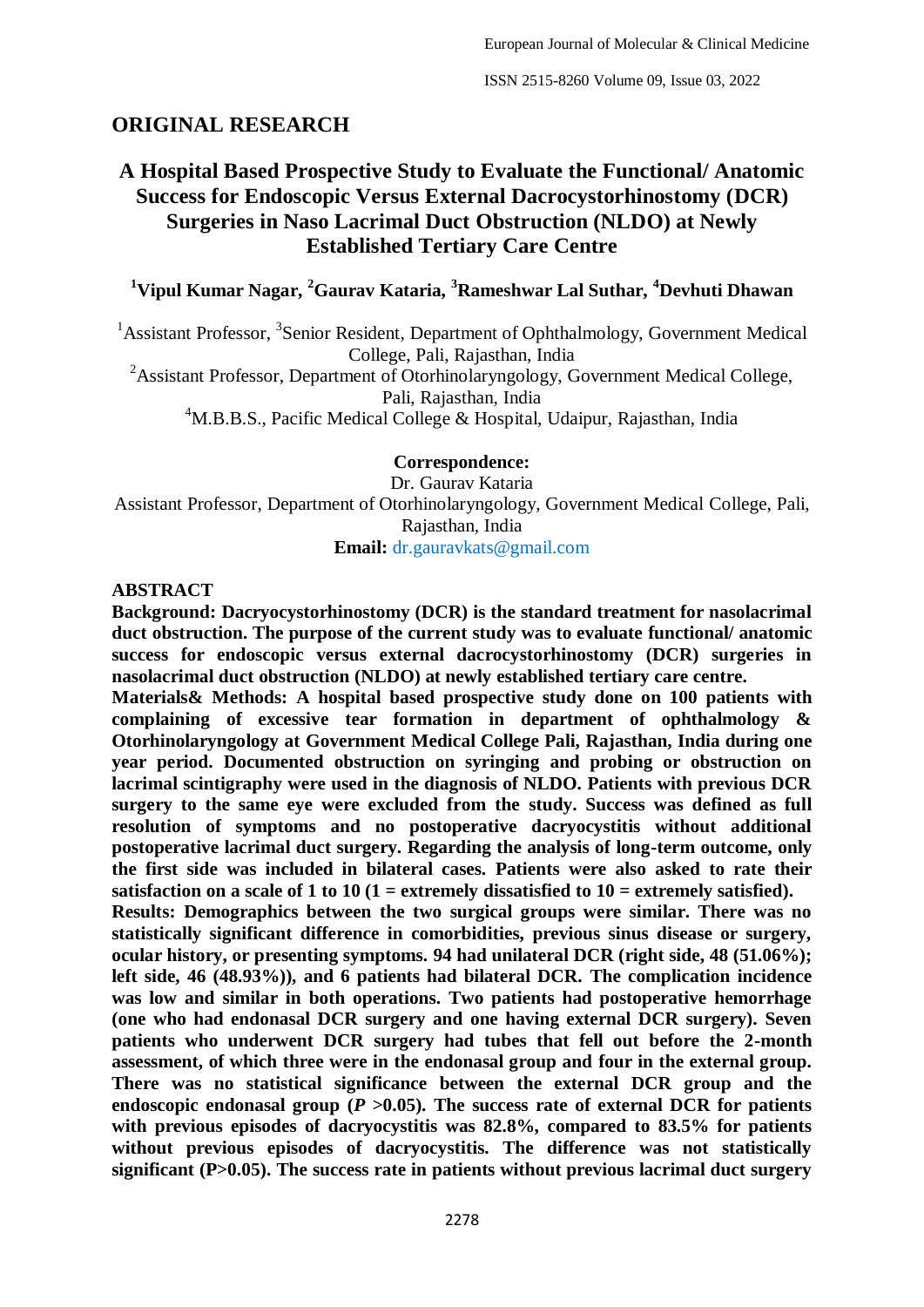**was 88.6% compared to 74.4% for patients with previous lacrimal duct surgery. The difference was also not statistically significant (P>0.05).**

**Conclusion: The advantage of endoscopic surgery is that it leaves no scar and preserves the lacrimal pump system, unlike external DCR. Choice in regards to surgical techniques should depend on patient preference, with consideration given on the availability of resources amongst health care systems.**

**Keywords: External DCR, Endoscopic DCR, Dacryocystitis, Epiphora, Lacrimal Duct Surgery.**

#### **INTRODUCTION**

Tearing and recurrent or chronic conjunctival discharge are the most-frequent symptoms and signs of a lacrimal pathway obstruction. Different symptoms attributable to lacrimal pathway obstruction are common among middle-aged and older patients.<sup>1</sup>

Dacryocystorhinostomy (DCR) is the standard treatment for nasolacrimal duct obstruction. There are two main types of DCR: external and endonasal. External DCR was first described by Toti in 1904<sup>2</sup>, and the procedure has been modified many times by different surgeons over the years.<sup>3</sup> The endonasal technique was first described by West in 1910.<sup>4</sup>

Standard treatment for nasolacrimal duct obstruction has been dacryocystorhinostomy(DCR) surgery. The external approach is performed through a cutaneous incision toaccess the lacrimal sac. The procedure gained popularity due to its efficacy and relativelylow complication rates. Endoscopic endonasal DCR has gathered momentum with direct visualization under endoscopic guidance.Caldwell first introduced the endonasal approach for lacrimalsurgery in 1893. However endoscopic endonasal DCRhas only become recently employed with new endoscopyinstruments and technique.<sup>5</sup> This approach avoids an externalscar and neurovascular disruption along the tract exposingthe lacrimal sac.The reported success rates of both procedures rangefrom 63% to 97%.2–4 The wide range of success is likelydue to surgical variability, patient demographics, and lackof standardized outcome measures in the medical literature.

However, since the early 1990s minimally invasive microendoscopictranscanalicular therapeutic techniques such as laser dacryoplasty (LDP) or microdrill dacryoplasty (MDP) have become more and more popular.<sup>6,7</sup> These procedures allow the physiology of the lacrimal drainage system to be preserved intact and obviate the need for an external DCR. Thus, in specialized centers the number of external DCRs performed has decreased markedly, and external DCR is usually chosen only when transcanalicularmicroendoscopic techniques are contraindicated, such as in revision operations or in complicated or traumatic cases.<sup>6-8</sup>The purpose of the current study was to evaluate functional/ anatomic success for endoscopic versus external dacrocystorhinostomy (DCR) surgeries in nase lacrimal duct obstruction (NLDO) at newly established tertiary care centre.

#### **MATERIALS& METHODS**

A hospital based prospective study done on 100 patients with complaining of excessive tear formation in department of ophthalmology & Otorhinolaryngology at Government Medical College Pali, Rajasthan, India during one year period.

A diagnosis of NLDO was made from ophthalmic examination and/or radiological findings. All patients included had symptoms of epiphora. Documented obstruction on syringing and probing or obstruction on lacrimal scintigraphy were used in the diagnosis of NLDO. Patients with previous DCR surgery to the same eye were excluded from the study.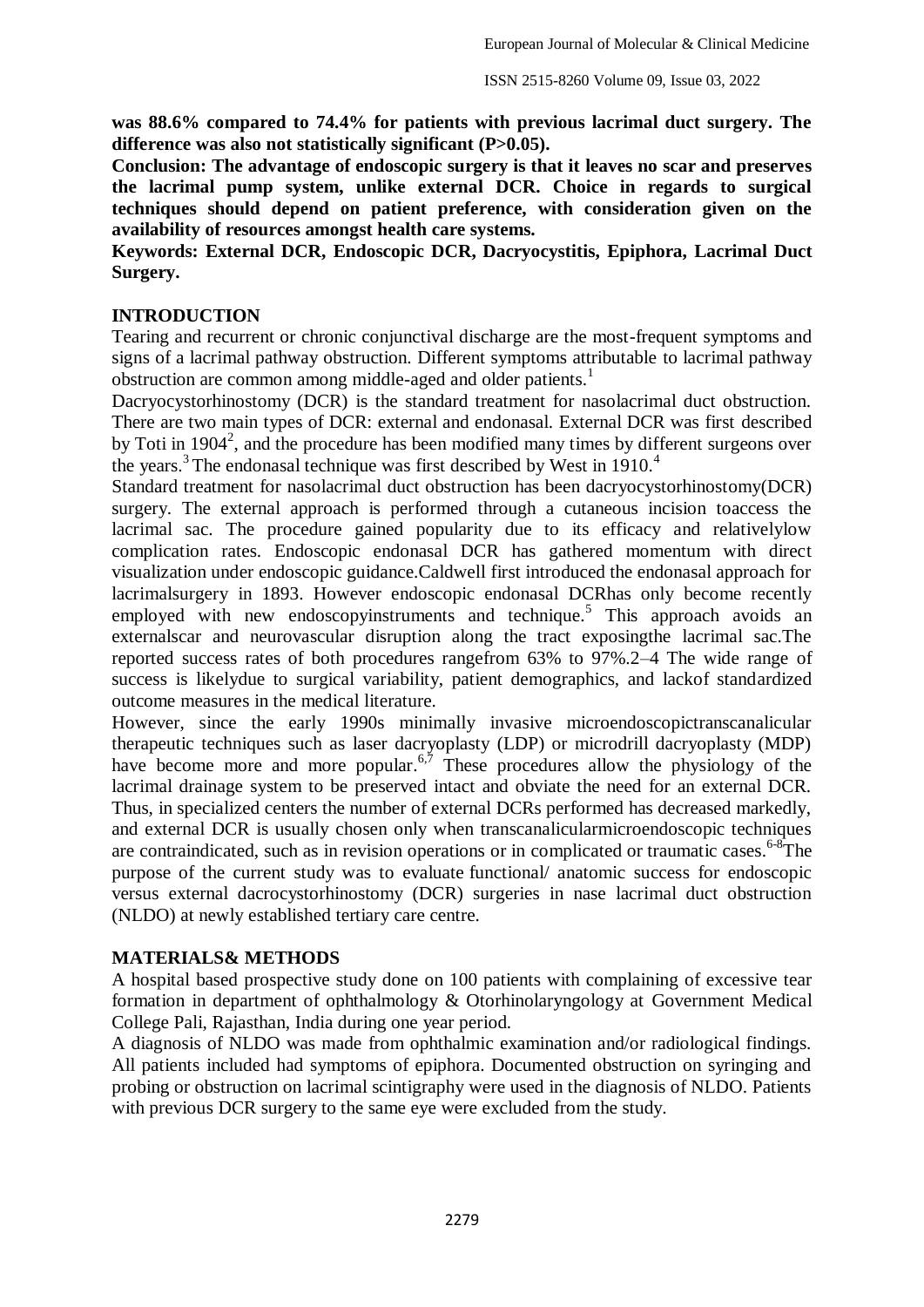#### **SURGICAL PROCEDURE**

In our department external DCR is generally performed under general anesthesia. An incision was made medial to the angular vein at the level of the medial canthal ligament. An osteotomy with a mean diameter of 10 mm was created and the lacrimal sac opened. Posterior and anterior mucosal flaps were made and all patients were intubated with silicone tubes. The skin was closed with a 6-0 polypropylene suture. The silicon tubes were usually kept in place for 3–6 months.

Irrigation of the nasolacrimal systems and fluorescein dye disappearance test was performed at postoperative follow-up appointments in all patients. Postoperatively, all patients were assessed within 1 month of surgery. Patient follow-up included 2 months follow-up for tube assessment and subsequent 4–12-month follow-up for progress and symptom surveillance. During postoperative visits, patients were asked about symptomatic resolution of epiphora and assessed with patency on irrigation, fluroscein dye disappearance test, and intranasal examination. Postoperative complications were also noted at each visit. All patients were followed up for at least 6 months (range 6–24 months).

## **ENDOSCOPIC ENDONASAL DCR**

Endoscopic endonasal DCR was performed under general anesthesia. After vasoconstriction of the nasal cavity by neurosurgical pledges soaked in cocaine, the head of the middle turbinate and the mucosa surrounding the lacrimal sac are infiltrated with a (lignocaine and lidocaine combination) local anesthetic. The dose of local anesthetic was not recorded in the data template. A surgical incision is made at the lateral nasal wall, anterior superior to the insertion of the middle turbinate. The posterior mucosal flap is elevated off the maxillary bone and incision made until the sac is exposed. Metallic lacrimal probes are passed medially through both canaliculi so as to tent the sac lumen. By preserving the nasal submucosal injection in the presumed lacrimal fossa during opening of the sac, marsupialization can occur to appose the nasal mucosa. A silicone bicanalicular tube is then positioned and tied. All patients were given postoperative chloramphenicol and prednisone drops to the affected eye four times a day for a month as well as oral cephalosporin. Medication variation was only considered if the patient had a known allergy. Patients are encouraged to wash using nasal rinse or sprays to prevent crust formation.

Success was defined as full resolution of symptoms and no postoperative dacryocystitis without additional postoperative lacrimal duct surgery. Regarding the analysis of long-term outcome, only the first side was included in bilateral cases. Patients were also asked to rate their satisfaction on a scale of 1 to 10 (1 = extremely dissatisfied to 10 = extremely satisfied).

#### **STATISTICAL ANALYSIS**

Data management was performed with Microsoft Excel 2010. Independent-samples *t*-test and  $\chi^2$ -nonparametric analysis were used to compare numerical variables and proportions, respectively, between successful and failed cases and between endoscopic and external DCRs.

## **RESULTS**

A total of 100 patients were included in the study (67 females and 33 males), with a mean age of 63.7 years. Demographics between the two surgical groups were similar. There was no statistically significant difference in comorbidities, previous sinus disease or surgery, ocular history, or presenting symptoms (table 1).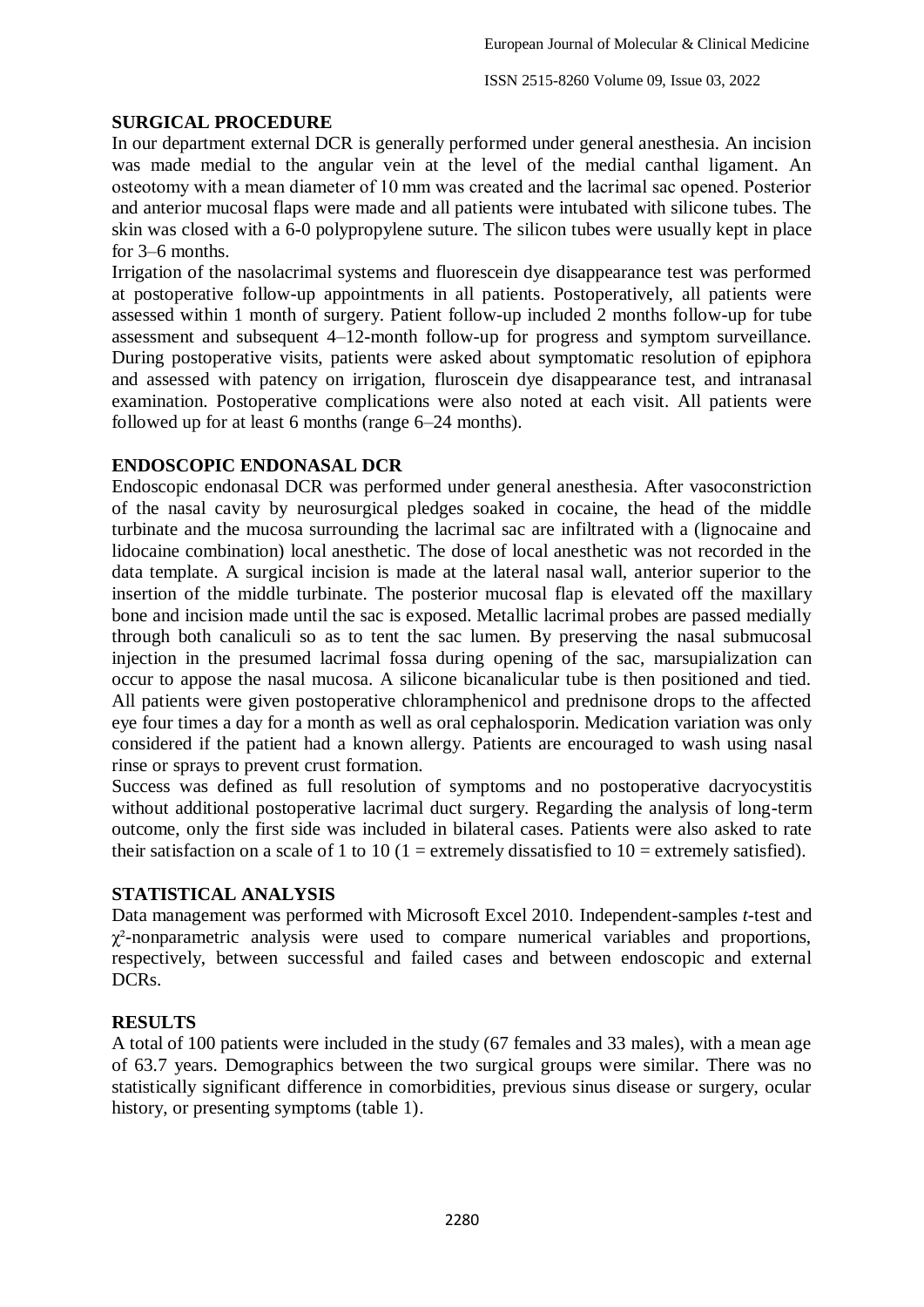| ີ<br><b>Demographics variables</b>     | <b>Total (100)</b> | Endoscopic       | <b>External</b>   | <b>Overall P</b> |
|----------------------------------------|--------------------|------------------|-------------------|------------------|
|                                        | Cases              | $(50)$ Cases     | $(50)$ Cases      | value Cases      |
| Age (yrs)                              | $63.7 \pm 26.3$    | $62.8 \pm 17.43$ | $64.9 \pm 18.32$  | >0.05            |
| <b>Female sex</b>                      | 67                 | 34               | 33                | >0.05            |
| <b>Male sex</b>                        | 33                 | 17               | 16                | >0.05            |
| Co morbidities                         | 62                 | 32               | 30                | >0.05            |
| <b>History of epiphora</b>             | 80                 | 42               | 38                | >0.05            |
| <b>History of dacrocystitis</b>        | 55                 | 35               | 20                | 0.062            |
| <b>Trauma</b>                          |                    | h                |                   | 0.05             |
| <b>History of conjunctivitis</b>       | 8                  |                  | 3                 | >0.05            |
| Post-treatment duration in months (SD) | $32.43 \pm 25.12$  | $28.3 \pm 22.56$ | $34.82 \pm 23.58$ | >0.05            |

**Table 1: Demographics of endoscopic endonasal and external dacryocystorhinostomy groups**

94 had unilateral DCR (right side, 48 (51.06%); left side, 46 (48.93%)), and 6 patients had bilateral DCR.

The complication incidence was low and similar in both operations. Two patients had postoperative hemorrhage (one who had endonasal DCR surgery and one having external DCR surgery). Postoperative hemorrhage was either wound hemorrhage or epistaxis. All of these patients were treated conservatively, including nasal spray and/or packing. Hemostasis was achieved with no secondary hemorrhage resulting in surgical intervention. Canalicular obstruction was documented in three cases, with two in endonasal DCR surgery and one having external DCR surgery. There was no documented orbital and subcutaneous emphysema, conjunctival fistula formation, retrobulbar hemorrhage, medical rectus paresis, orbital fat herniation, or nasal mucosal synechiae formation (table 2).

**Table2: Post operative results and complications stratified by dacryocystorhinostomy surgery, endoscopic endonasal and external**

| <b>Postoperative results</b>         | <b>Total (100)</b>          | <b>Endoscopic</b> | <b>External</b> | <b>Overall P</b> |
|--------------------------------------|-----------------------------|-------------------|-----------------|------------------|
|                                      | <b>Cases</b>                | $(50)$ Cases      | $(50)$ Cases    | value Cases      |
| <b>Intra-operative complications</b> |                             |                   |                 | >0.05            |
| <b>Change in routine treatment</b>   | 13                          | 5                 | 8               | >0.05            |
| Lacrimal irrigation no patency       | 8                           | 3                 | 5               | >0.05            |
| <b>Tubes fallen out</b>              |                             | 3                 | 4               | >0.05            |
| <b>Adjunct surgery</b>               | 9                           | 6                 | 3               | >0.05            |
| <b>Associated conditions example</b> | 12                          | 9                 | 3               | >0.05            |
| Sinus disease diagnosed Referral     |                             |                   |                 |                  |
| for other pathology or ocular        | 15                          | 10                | 5               | >0.05            |
| conditions                           |                             |                   |                 |                  |
| <b>Postoperative complications</b>   |                             |                   |                 |                  |
| <b>Postoperative hemorrhage</b>      | $\mathcal{D}_{\mathcal{L}}$ |                   |                 | >0.05            |
| <b>Punctal erosion</b>               |                             |                   |                 |                  |
| <b>Canalicular obstruction</b>       | 3                           |                   |                 | >0.05            |

Seven patients who underwent DCR surgery had tubes that fell out before the 2-month assessment, of which three were in the endonasal group and four in the external group. There was no statistical significance between the external DCR group and the endoscopic endonasal group ( $P > 0.05$ ).

The success rate of DCR in different subgroups is summarized in Table 3.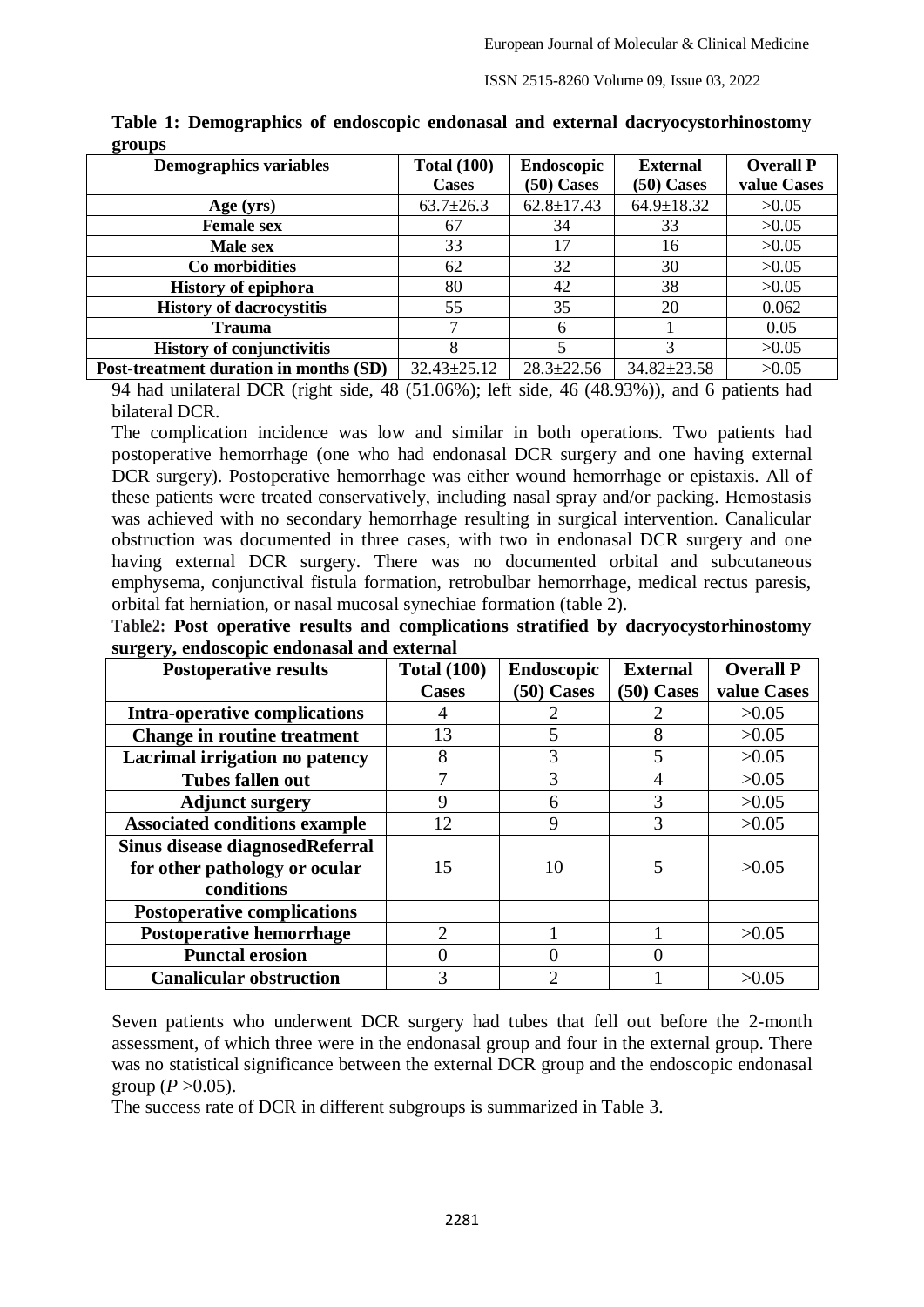|                                                      | <b>Success rate</b> |
|------------------------------------------------------|---------------------|
| <b>Entire group</b>                                  | 82.7                |
| Patients with previous episodes of dacryocystitis    | 82.8                |
| Patients without previous episodes of dacryocystitis | 83.5                |
| <b>DCR</b> as primary procedure                      | 88.6                |
| DCR after any form of initial lacrimal surgery       | 74 4                |

**Table 3: Success rates in the entire group and different subgroups.**

The success rate of external DCR for patients with previous episodes of dacryocystitis was 82.8%, compared to 83.5% for patients without previous episodes of dacryocystitis. The difference was not statistically significant (P>0.05). The success rate in patients without previous lacrimal duct surgery was 88.6% compared to 74.4% for patients with previous lacrimal duct surgery. The difference was also not statistically significant (P>0.05).

## **DISCUSSION**

External DCR surgery at the turn of the century was regardedas the gold standard in treatment for nasolacrimal ductobstruction. The case for this procedure lies in its predictabilityof success and direct visualization of the anatomycompared with a nasoendoscope.<sup>9</sup> Over the last decade, however, endoscopic DCR hasshown equally promising results for long-term success innasolacrimal duct obstruction with the benefits of minimalinvasive surgery. Endoscopic DCR allows direct inspectionof the lacrimal sac for underlying pathology. With an understandingof the intranasal anatomy, assessment and treatmentof obstruction can be a routine procedure. The assessmentof failures can also be viewed endoscopically. This allowsrecognised mistakes to be immediately revised at the timeof surgery. Intranasal biopsy of suspicious mucosa can betaken for further assessment. The option of converting anendoscopic DCR to external approach during initial surgery is always available for difficult cases or those with lacrimal sac tumours.<sup>10</sup> Hence,patients with a concomitant nasal and paranasal disorderthat may contribute to the nasolacrimal obstruction can bediagnosed and treated simultaneously if the endoscopicendonasal procedure is performed.<sup>11</sup>

Both surgical procedures have minimal rates of hemorrhage,but there is a lower to nil risk of cerebrospinal fluidrhinorrhea in endoscopic endonasal surgery.12,13Dacryocystitisis not a direct contraindication to the endoscopic surgery,and patients with chronic dacryocystitis can be treated with the endoscopic technique.<sup>13</sup>

Tsirbas and Wormald used a similar technique in endoscopicDCR to fully expose the lacrimal sac and marsupializeit into the lateral nasal wall with the nasal and lacrimalmucosa in apposition. They achieved high long-term successrates with this approach at  $89\%$ .<sup>14-16</sup>

Serious complications including orbital and subcutaneousemphysema, retrobulbar hemorrhage, medial rectus paresis, and orbital fat herniation<sup>17</sup> are rare in the medical literaturefor both forms of DCR surgery. Of the 226 patients whounderwent endoscopic endonasal DCR in the Sonkhya retrospectivecase series, only two patients had complicationsof orbital fat prolapse and lamina papyracea damage. Bothhad no sequele from this complication.<sup>13</sup>We found no serious complications in our study, with only two patients withpostoperative hemorrhage requiring conservative treatment.

Comparing success rates of lacrimal duct surgery is a difficult task because different studies use different success criteria (anatomic patency, improvement in tearing, or full resolution of symptoms) and the follow-up time varies widely. Evidence of anatomic patency to irrigation does not provide any information about the physiologic function of the DCR or patient satisfaction and can overestimate surgical success.<sup>18-20</sup>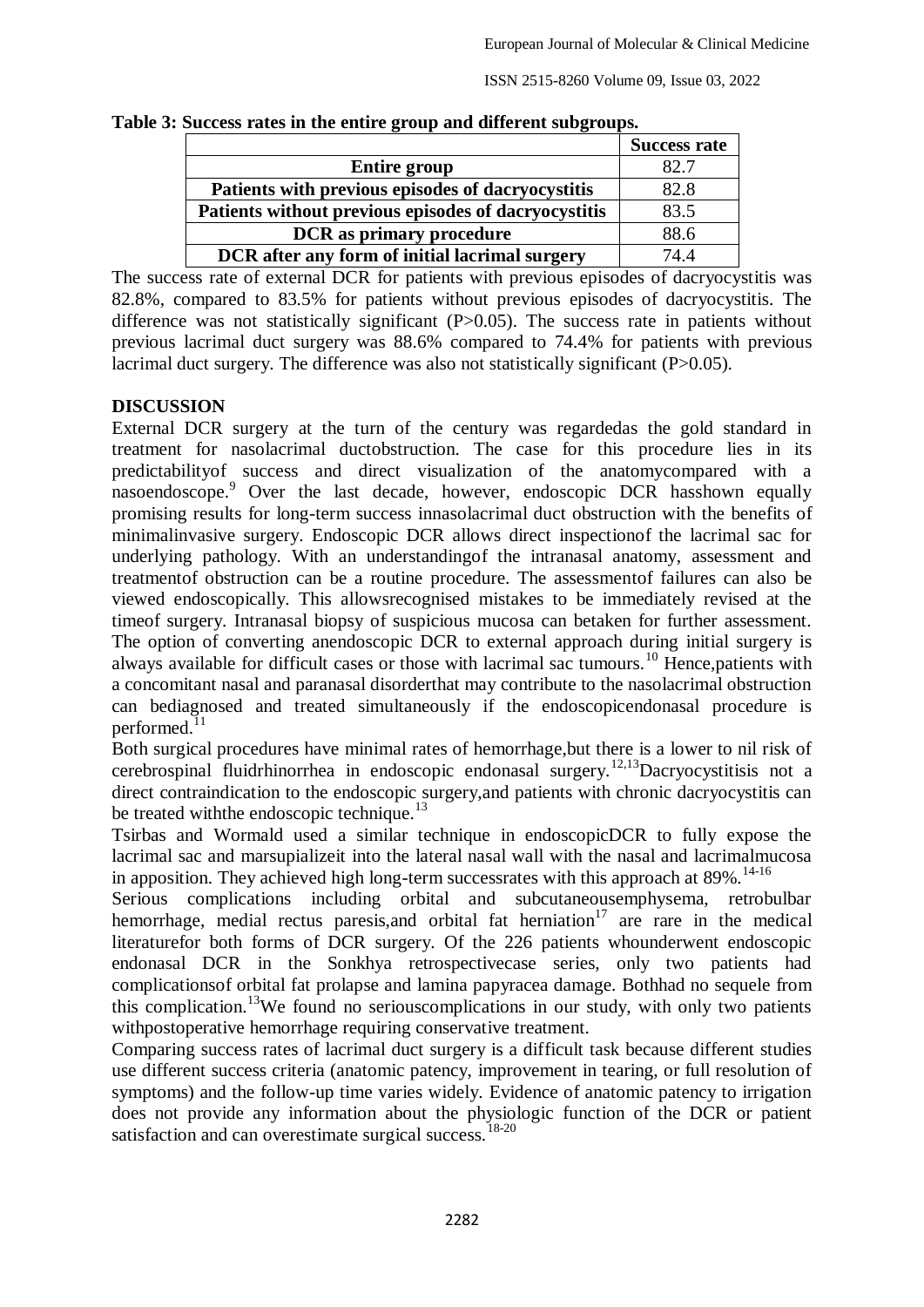#### **CONCLUSION**

DCR is the treatment of choice for the treatment of nasolacrimal duct obstruction. Both operations have low complication rates. The advantage of endoscopic surgery is that it leaves no scar and preserves the lacrimal pump system, unlike external DCR. Choice in regards to surgical techniques should depend on patient preference, with consideration given on the availability of resources amongst health care systems.

#### **REFERENCES**

- 1. Woog JJ. The incidence of symptomatic acquired lacrimal outflow obstruction among residents of Olmsted County, Minnesota, 1976–2000 (an American Ophthalmological Society thesis). Trans Am Ophthalmol Soc,2007;105:649–66.
- 2. A. Toti, "Nuovo metodoconservatore di curaradicaledellesoppurazionicroniche del saccolacrimale (dacriocistorinostomia)," Clínica Moderna (Firenze), 1904;10:385–87.
- 3. K. H. Emmerich, H. Busse, and H. W. Meyer-Rüsenberg, "Dacryocystorhinostomia externa. Technique, indications and results," Ophthalmologe,1994;91(3):395–98.
- 4. J. M. West, "A window resection of the nasal duct in cases of stenosis," Transactions of the American Ophthalmological Society, 1914;12:654–58.
- 5. Caldwell GW. Two new operations for obstruction of the nasal duct, with preservation of the canaliculi, and with an incidental description of a new lacrimal probe. Am J Ophthalmol. 1893;10:189–193.
- 6. H.-W. Meyer-Rüsenberg and K.-H. Emmerich, "Modern lacrimal duct surgery from the ophthalmological perspective," Deutsches Arzteblatt,2010;107(14):254–58.
- 7. K.-H. Emmerich, R. Ungerechts, and H.-W. Meyer-Rüsenberg, "Microendoscopic tear duct surgery," Ophthalmologe,2009;106(3):194–04.
- 8. K.-H. Emmerich, G. M. Emmerich, F.-J. Steinkogler, R. Ungerechts, G. Meyer-Rüsenberg, and H.-W. Meyer-Rüsenberg, "How did lacrimal endoscopy influence lacrimal surgery?" KlinischeMonatsblatter fur Augenheilkunde,2010;227(7):559–63.
- 9. Shun-Shin GA, Thurairajan G. External dacryocystorhinostomy an end of an era? Br J Ophthalmol. 1997;81:716–717.
- 10. Zhou W, Zhou M, Li Z, Wang T. Endoscopic intranasal dacryocystorhinostomy in fortyfive patients. Chin Med J (Engl). 1996;109:747–748.
- 11. Royal Australasian College of Surgeons. New and Emerging Techniques Surgical Rapid Review: Endoscopic Dacryocystorhinostomy. North Adelaide, Australia: Australian Safety and Efficacy Register of New Interventional Procedures – Surgical; 2003.
- 12. Guthoff RF, Katowitz JA. Essentials in Ophthalmology: Oculoplastics and Orbit, The Apparent Paradox of "Success" in Lacrimal Drainage Surgery. 3rd ed. Berlin: Springer; 2005.
- 13. Sonkhya N, Mishra P. Endoscopic transnasal dacryocystorhinostomy with nasal mucosal and posterior lacrimal sac flap. J Laryngol Otol. 2009;123(3):320–326.
- 14. Tsirbas A, Wormald PJ. Endonasal dacryocystorhinostomy with mucosal flaps. Am J Ophthalmol. 2003;135:76–83.
- 15. Tsirbas A, Wormald PJ. Mechanical endonasal dacryocystorhinostomy with mucosal flaps. Br J Ophthalmol. 2003;87:43–47.
- 16. Wormald PJ. Powered endoscopic dacryocystorhinostomy. Laryngoscope. 2002;112:69– 72.
- 17. Ben Simon GJ, Joseph J, Lee S, Schwarcz RM, McCann JD, Goldberg RA. External versus endoscopic dacryocystorhinostomy for acquired nasolacrimal duct obstruction in a tertiary referral center. Ophthalmology. 2005;112:1463–1468.